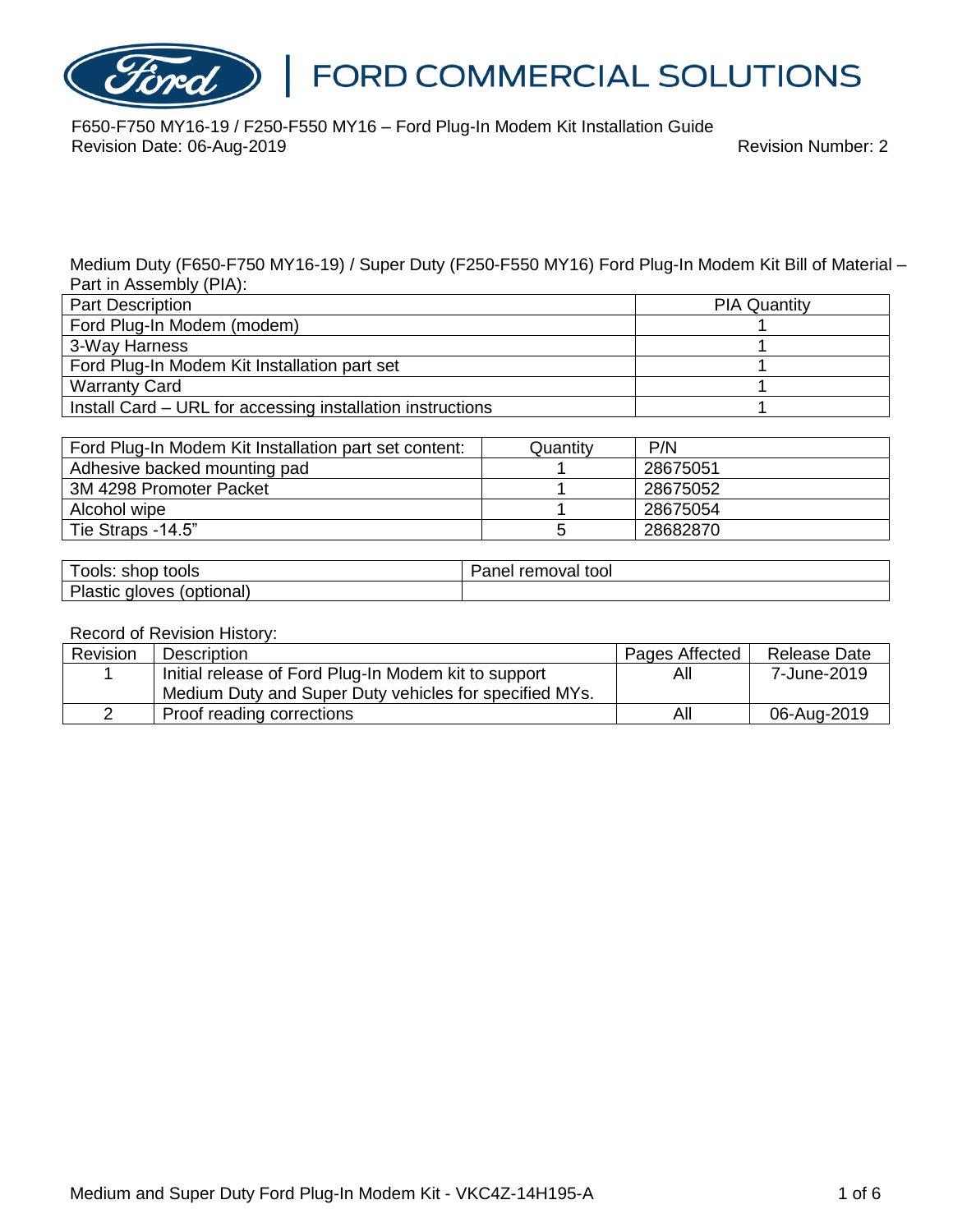F650-F750 MY16-19 / F250-F550 MY16 – Ford Plug-In Modem Kit Installation Guide Revision Date: 06-Aug-2019 Revision Number: 2

# **Ford Plug-In Modem Kit – Content**



## **Ford Plug-In Modem Kit – Installation Procedure**

- Read the installation procedure thoroughly before proceeding; modem location and orientation are critical to cellular/GPS connectivity and the kit's overall performance.
- Run standard vehicle diagnostics to check if any codes are set before the Ford Plug-In Modem installation. Repair vehicle if necessary before proceeding.
- Refer to Ford Workshop Manual Instructions for vehicle disassemble and reassemble instructions. All torque values are 1.5Nm+/-0.2Nm (13.3In-Lbs+/-1.8In-Lbs) unless otherwise specified in workshop manual or in these instructions.
- Set all fasteners aside for reassembly.
- Ensure the ignition switch is off, engine is off, and all accessories are off remove key from ignition and set aside.
- The Electronic Serial Number (ESN) located on the top of the Modem and the outside of the Ford Plug-In Modem Kit box is required to validate proper installation. **Tip:** Take a picture or record the ESN for use later

### **1. Vehicle Disassembly**

1.1 Remove the instrument panel (IP) left hand (LH) side duct trim panel to access the Ford Plug-In Modem mounting position and the harness routing.

Trim panel is accessed with the driver side door open.



Remove the LH IP duct trim panel using a panel removal tool to expose the access to the modem mounting site.



1.2 Remove the vehicle harness Data Link connector (DLC) for the harness installation.

The DLC is attached below the bottom left side of knee panel support, to the right of the "Brake" release handle.



Remove the two screws from bottom of the DLC and set aside.

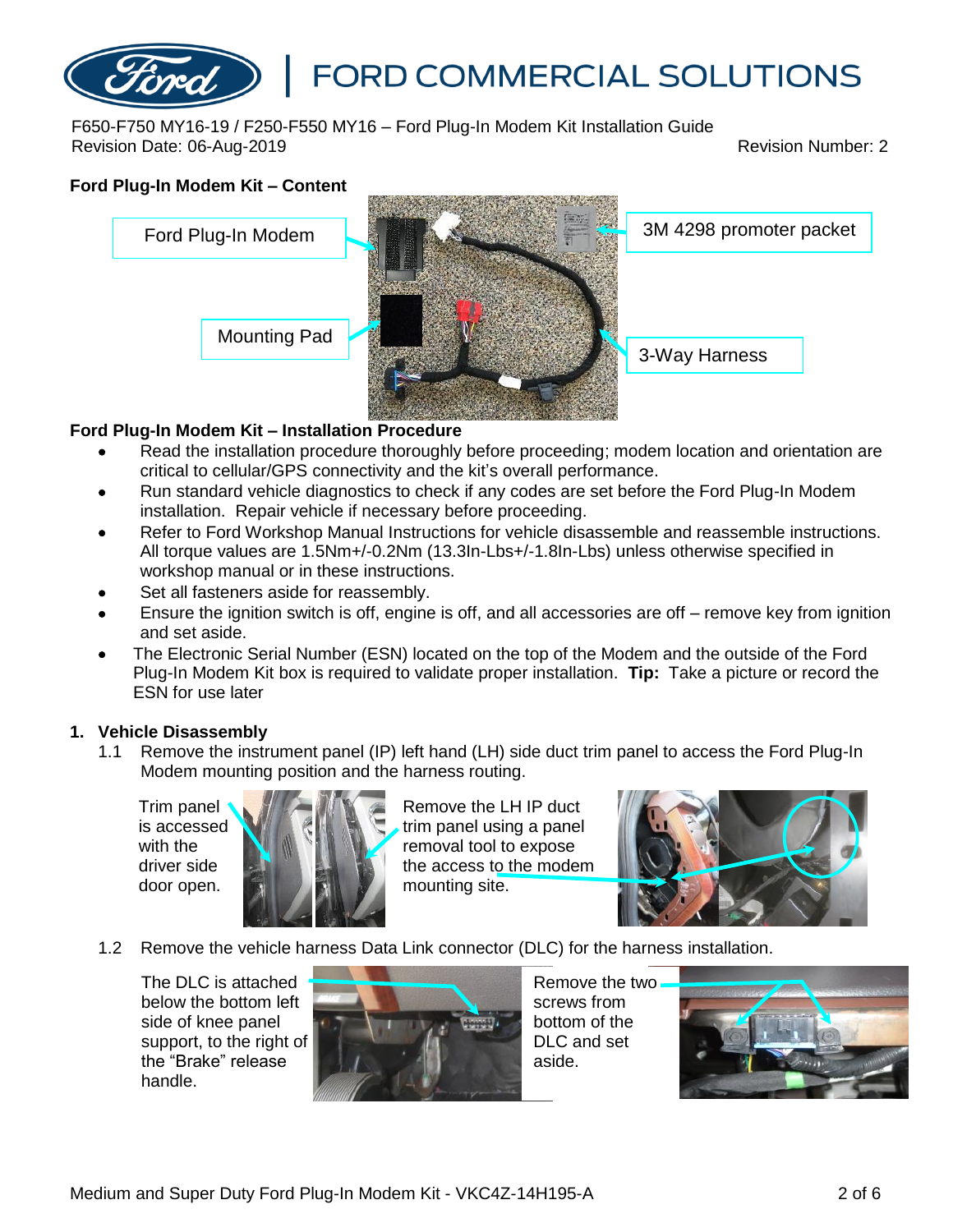F650-F750 MY16-19 / F250-F550 MY16 – Ford Plug-In Modem Kit Installation Guide Revision Date: 06-Aug-2019 Revision Number: 2

#### **2. Vehicle Preparation**

- 2.1 Inspect the Ford Plug-In Modem's mounting location for surface prep.
	- 2.1.1 The modem's mounting position is on the left vertical side surface of the IP cluster enclosure panel. This location is accessed through the driver side IP duct opening. Visually inspect the surface to ensure it is free of any contaminants.



Surface prep: the modem's mounting surface is on the cluster support housing highlighted in the pictures to left; the surface should be clean and dry.

• Clean the surface area slightly larger than the mounting pad with the isopropyl alcohol wipe provided before applying the 3M promoter.

#### 2.2 Promoter application instructions

The kit contains a 3M 4298 promoter packet and an adhesive backed mounting pad for mounting the Ford Plug-In Modem. (Please follow the 3M application instructions included in the next step to prepare the mounting surface for the loop pad.)

| ---<br>$-100$<br><b>STATISTICS</b> |  |
|------------------------------------|--|
|                                    |  |
|                                    |  |
|                                    |  |

3M 4298 packet contains an applicator sponge soaking in promoter liquid - the liquid contents of the packet should be used as soon as possible after opening.



3M 4298 Application instructions - Hold the packet upright and avoid squeezing the packet. The packet can be opened by tearing across the packet at the notches. This will expose the sponge applicator. Do not remove the sponge or squeeze a freshly opened packet to prevent spillage. Handling the bottom section of the packet should enable application of 3M adhesion promoter 4298 with no mess. Apply a thin, uniform coating to the bonding surface, using the minimum amount that will fully coat the surface. A wet coating thickness of 0.002 inch or less is recommended. Apply promoter to the areas that will be covered with adhesive side of mounting pad. Although drying times may vary due to temperature and/or humidity, a drying time of 30 to 90 seconds is typically indicative of this thickness. The promoter should be dry before applying pad. Reference: 3M. "Adhesion Promoter 4298 for Professional Market Applications." 3M Multimedia, March-2003. Web. 22-July-2014 [http://multimedia.3m.com/mws/mediawebserver?mwsId=SSSSSufSevTsZxtUNY\\_G5xfSevUqevTSevTSevTSeS](http://multimedia.3m.com/mws/mediawebserver?mwsId=SSSSSufSevTsZxtUNY_G5xfSevUqevTSevTSevTSeSSSSSS--) [SSSSS--](http://multimedia.3m.com/mws/mediawebserver?mwsId=SSSSSufSevTsZxtUNY_G5xfSevUqevTSevTSevTSeSSSSSS--)

- 2.3 Application of promoter to the modem's mounting surface.
	- 2.3.1 Apply a thin coating of promoter to the cleaned surface highlighted area pictured above in the surface prep section.
- 2.4 Application of the mounting pad on the prepared surface.

Note: the promoter must be dry before applying the mounting pad: dry time is 30 to 90 seconds after promoter application and not more than one hour. Make sure the primed surface remains free from contaminants prior to pad application.

• Remove the clear plastic from the adhesive on the pad and apply the pad to the prepared surface; use picture to the right as a guide. Firmly rub pad into place, removing any air bubbles trapped under pad to ensure good adhesion to the surface.

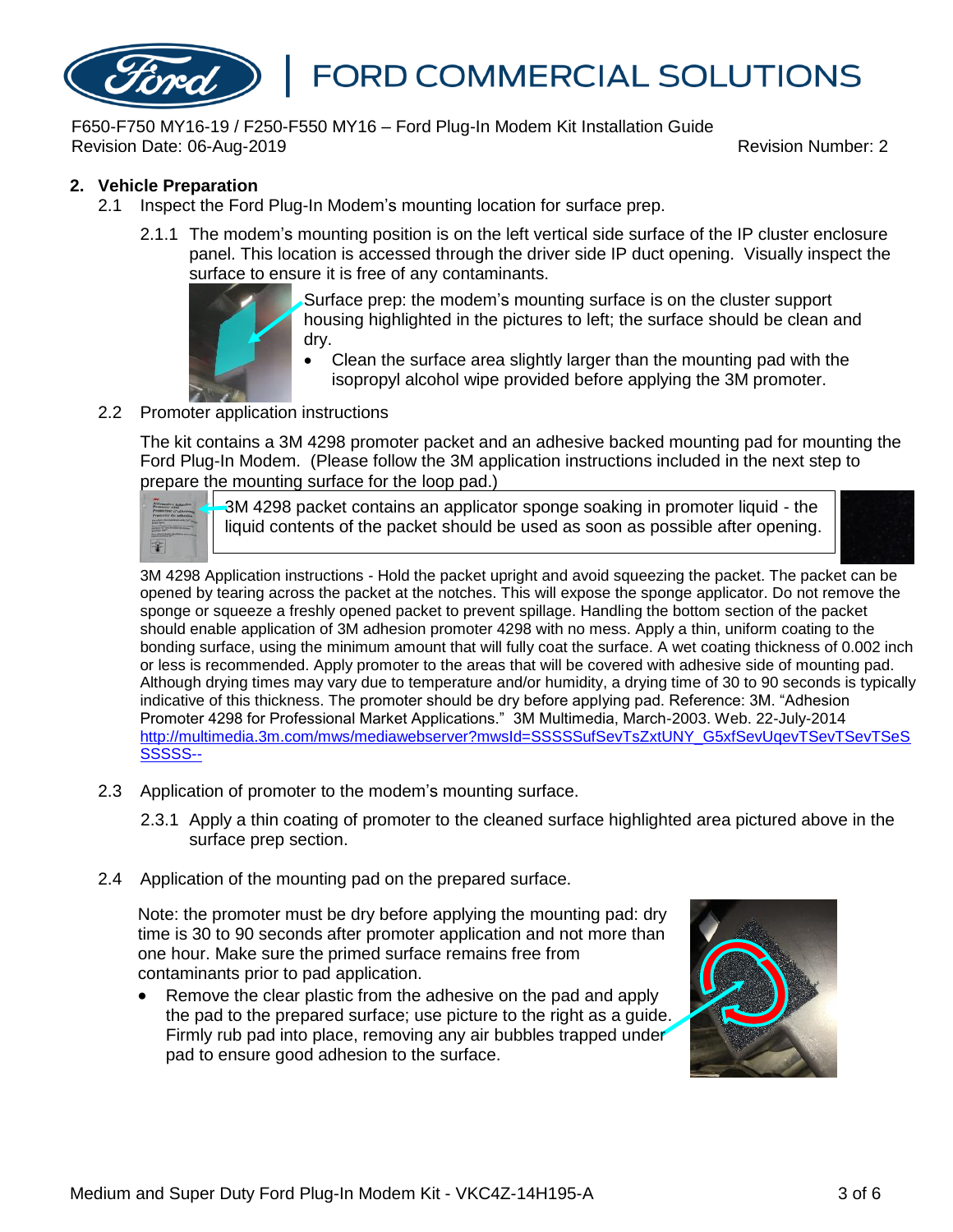# **3. Ford Plug-in Modem Kit 3-Way Harness Routing and Connections**

F650-F750 MY16-19 / F250-F550 MY16 – Ford Plug-In Modem Kit Installation Guide

3-Way Harness:

- Ford Plug-In Modem (modem) connector
- Data Link Connector (DLC) connectors
	- o DLC male connector
	- o DLC female connector
- 3.1 The 3-Way harness is installed in the driver side foot well from the vehicle harness DLC mounting location up to the mounting surface.
	- 3.1.1 Install the 3-Way harness.
		- Attach the harness DLC female connector to the bottom of the knee panel using the two screws from the vehicle DLC removed earlier.
- connector to the vehicle DLC and secure with a tie strap through center of wiring without pinching any wires.
- Route the harness modem connector up through the IP and out the LH side trim panel opening.
	- $\circ$  Connect the harness modem connector to the Ford Plug-In Modem.
	- Secure modem and harness modem connector with tie strap (see pictures below.)
		- Position the tie strap on the labeled surface of modem with the strap's head at the edge of the harness modem connector.

Wrap the free end of the tie strap around the modem and through the center of the connector without pinching wires.

The modem has a status LED used to check connectivity. The two key colors/significance are:

- White modem has power.
- Blinking green modem is receiving and transmitting vehicle data. (Requires engine start.)

**Note:** If the LED does not light up check each harness connection

### **4. Ford Plug-In Modem Installation**

The Ford Plug-In Modem has two strips of dual lock attached to the modem case; the dual lock side attaches to the mounting pad; maintain separation between dual lock and mounting pad until modem is in its final position. (Use a slip of paper to assist with separation.)







**FORD COMMERCIAL SOLUTIONS** 



Revision Date: 06-Aug-2019 Revision Number: 2







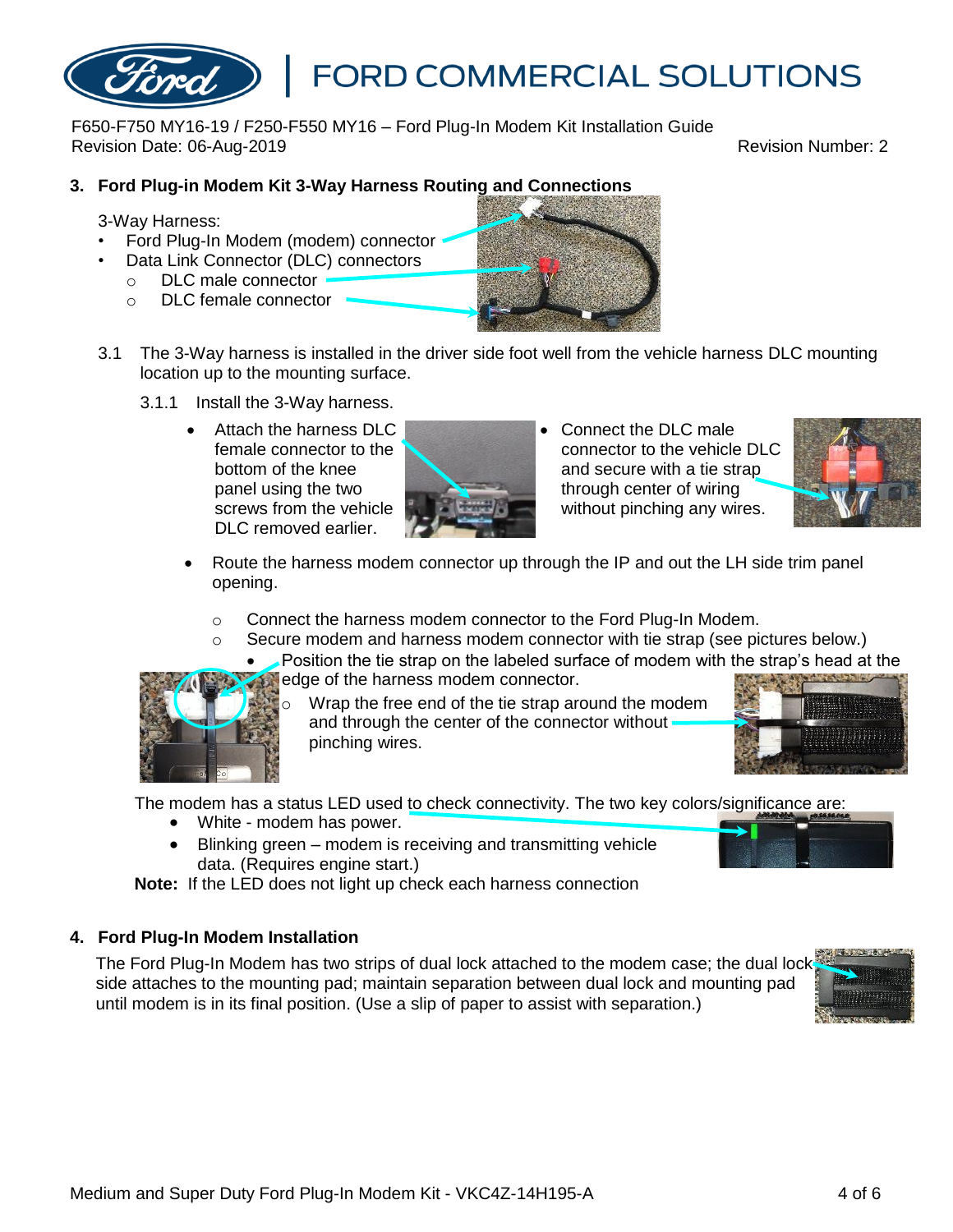F650-F750 MY16-19 / F250-F550 MY16 – Ford Plug-In Modem Kit Installation Guide Revision Date: 06-Aug-2019 Revision Number: 2

- 4.1 Install the Ford Plug-In Modem.
	- Position the modem over the mounting pad.
	- Fasten the modem to the loop with the harness routed to the right. (See picture to right.)
		- o Press modem against mount and wiggle modem into pad.



### **5. Ford Plug-In Modem Validation Process**

Validation of proper installation and confirmation that the Ford Plug-in Modem is receiving and transmitting data depends on both GPS and cellular network strength.

- To complete validation technicians will need access to the internet and the VIN and the Plug-in Modem ESN. The Plug-in Modem ESN is located on top of the Modem
- Finally, validation requires that the vehicle to be keyed on. If the vehicle has been off for more than 15 minutes, please complete step 5.2 before attempting validation
- 5.1 Insert the key into the ignition.
- 5.2 Start the engine.
	- Turn the ignition on,
	- Start the engine,
	- Run engine for 30 seconds, and
	- Turn the ignition to "Off". Wait up to 15 minutes with engine off before restarting (Modem vehicle configurations are down loaded in modem light sleep mode
- 5.3 Access validation website: <https://cdvt.ford.com/>
- 5.4 Input VIN and ESN. If installation validation is successful, the website return screen will display all green indicators. Proceed to Step 5.7
- 5.5 If validation was not successful, please follow the following steps in order:
	- Step 1: Wait 30 seconds, re-enter the required information and submit again, if successful proceed to Step 5.7
	- Step 2: Verify that all of the electrical connector connections are fully inserted and secure. Follow the validation steps again beginning at Step 5.2, if successful proceed to Step 5.7
	- Step 3: If the plug-in modem has power and the modem display has a blinking green light, please ensure that the vehicle is in a location where its GPS location can be determined and there is a strong cellular signal. Turn the vehicle on and let it run for an extended period (5-7 minutes) before turning it off. Follow the validation steps beginning at Step 5.4, if successful proceed to Step 5.7